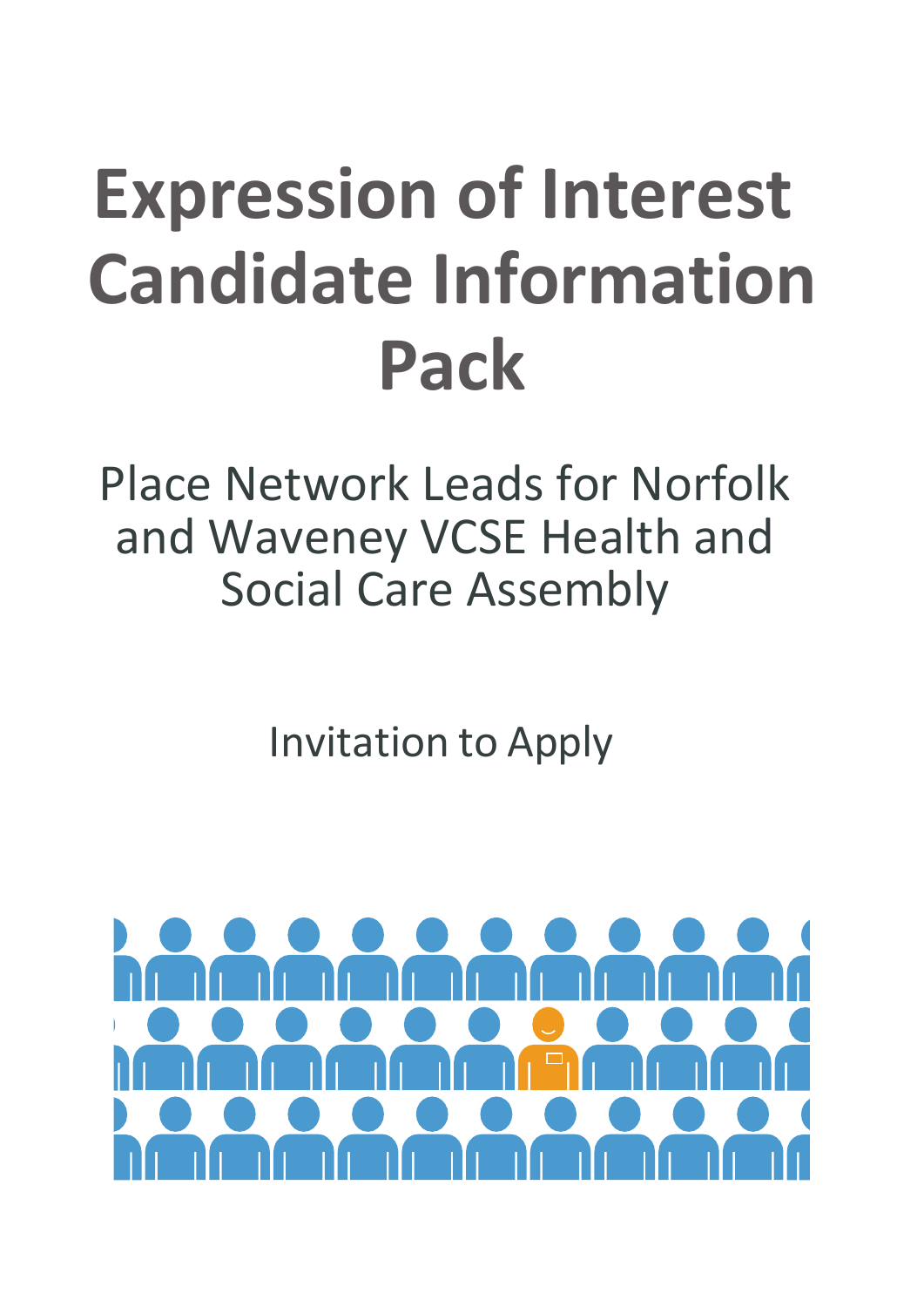### Contents

| <b>Context</b>                                     | 3               |
|----------------------------------------------------|-----------------|
| <b>About the Norfolk and Waveney VCSE Assembly</b> | $\overline{4}$  |
| <b>Job Description</b>                             | $6\phantom{1}6$ |
| <b>Person Specification</b>                        | 8               |
| <b>Application Process</b>                         | <b>10</b>       |
| <b>Appointment Details</b>                         | 11              |
| <b>Eligibility Criteria</b>                        | 12              |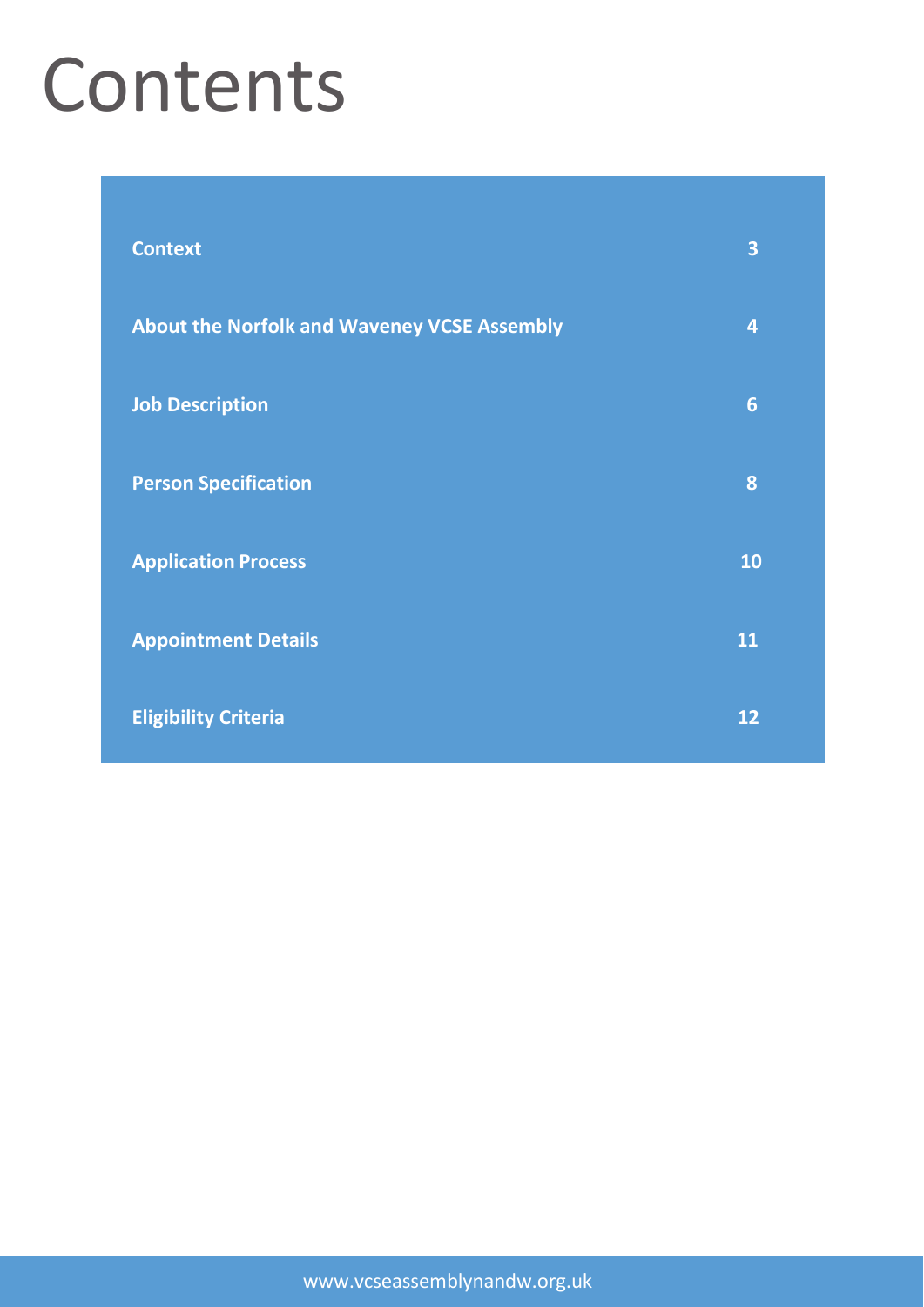### Context

In January 2019, the NHS Long Term Plan was published, setting out clearly the ambitions for the next 10 years. A key priority in the NHS Long Term Plan is to join-up health and care services. To underpin this ambition a national commitment has been made that by April 2021 all areas of the country will be operating within Integrated Care Systems (ICS). An ICS is a new way of working set out in the NHS Long Term Plan, aimed at bringing NHS organisations together with partners in local government and the VCSE sector to provide more joined-up care for people. The VCSE sector are acknowledged as an essential partner in delivering the ambitions of the Long-Term Plan, being able to help to prioritise prevention as we support people to improve their health and wellbeing and tackle inequalities.

Since 2019, VCSE organisations across Norfolk and Waveney have been working in collaboration with health and social care partners to better understand how to work more closely together and improve health outcomes for our local population. Collectively partners have decided to develop a VCSE Assembly, to provide a more meaningful, effective, and equitable partnership and to strengthen the relationships between the broad range of voluntary, community and social enterprise groups and organisations operating across Norfolk and Waveney, with local health and social care commissioners and providers.

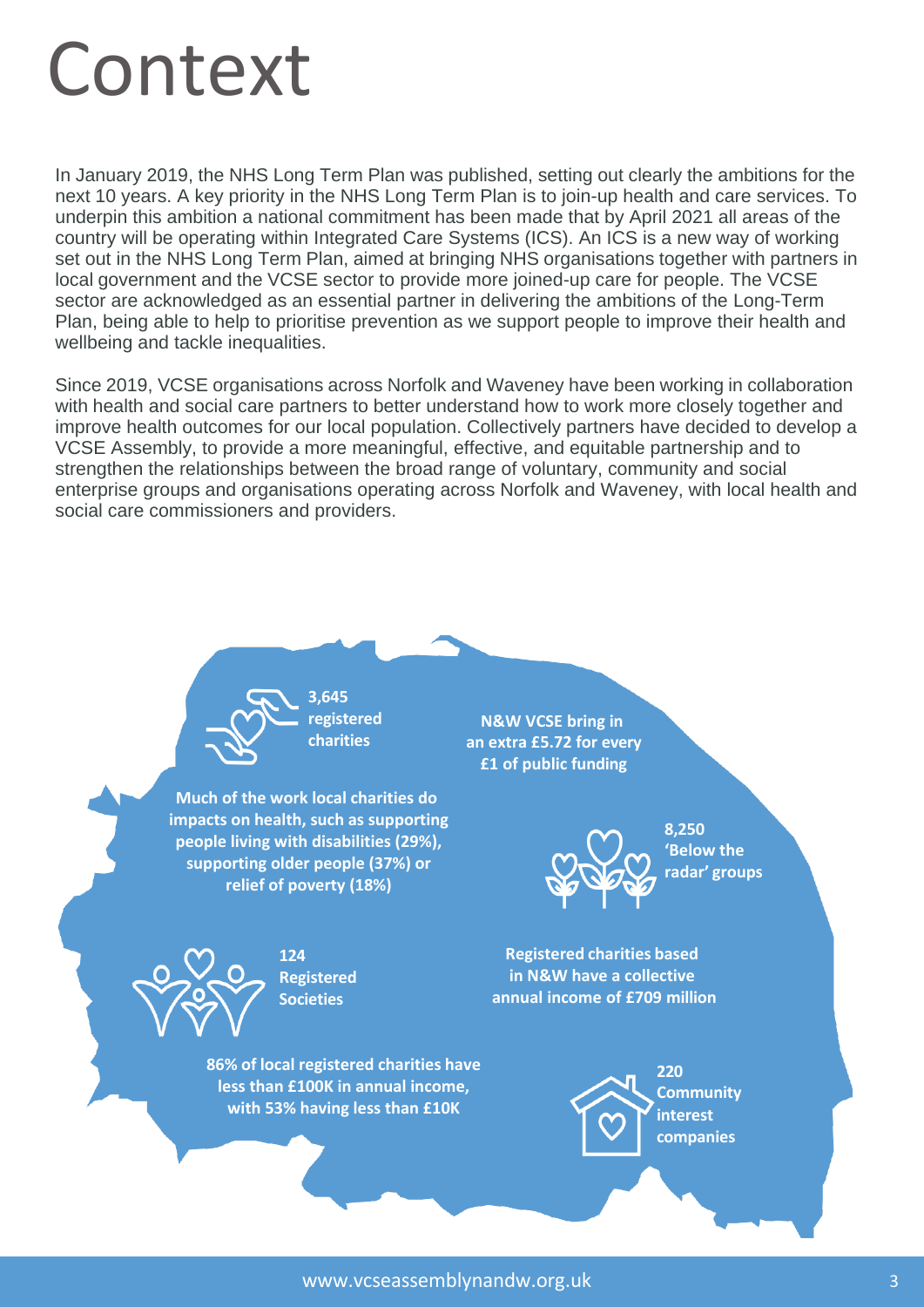## Norfolk and Waveney VSCE Assembly

There is an implicit prerequisite for Norfolk and Waveney VCSE partners to be fully embedded within ICS arrangements, to ensure achievement of the four overarching ICS aims.

Each ICS aim clearly benefits from the VCSE sector's experience and knowledge; from their ability to reach communities within our places and neighbourhoods; through the unique data and insight they hold; via the services offered; and the ability of the VCSE sector to mobilise costeffective solutions to addressing health and wellbeing priorities.

The four aims are:

- 1. improve outcomes in population health and healthcare
- 2. tackle inequalities in outcomes, experience, and access
- 3. enhance productivity and value for money
- 4. help the NHS support broader social and economic development

In 2021, the N&W VCSE Assembly was formally established, with the following overarching functions:

- To provide a VCSE engagement forum across N&W, with a focus on health inequalities and prevention, with connection at neighbourhood, place, and system levels.
- To provide a mechanism to support collaborative design of services and the capability to respond to emerging needs.
- To increase influence and participation of VCSE organisations and groups in the design and delivery of health and care services within the ICS.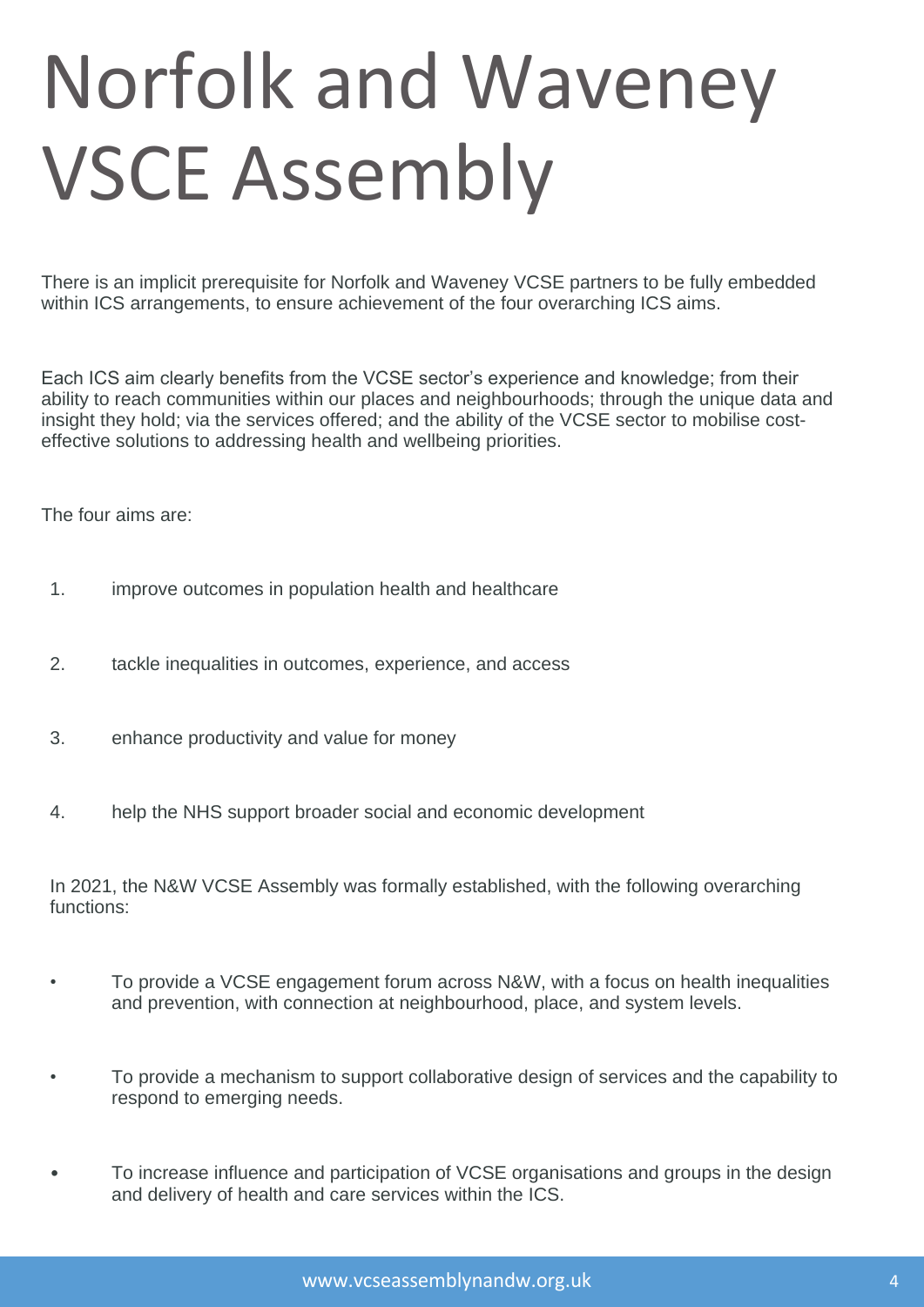The Assembly Chair was appointed in May 21 and is working with partners to progress the model and engagement mechanisms. The Assembly has continued to create opportunities for engagement of all VCSE colleagues to codesign and coproduce our model for the Assembly, recognising and including existing thematic VCSE forums, such as Children and Young People, Older People and Mental Health. With support of the VCSE Assembly Steering group, five VCSE Place Networks aligned to our Place Boards and Place Health and Wellbeing Partnerships are now being established.



Assembly Construct Model:

By July 2022, ICBs are expected to have developed a formal agreement for engaging and embedding the VCSE sector in system-level governance and decision-making arrangements, ideally by working through a VCSE alliance to reflect the diversity of the sector.

The ambition of the N&W VCSE Assembly model, to ensure connectivity of the VCSE Place Networks into the emerging N&W place-based arrangements, creates 5 VCSE Place Network leads. These are funded roles, and it is hoped post holders will be in place by end of June. Expressions of Interest are being sought from individuals who are well placed to represent VCSE voice in our place-based arrangements.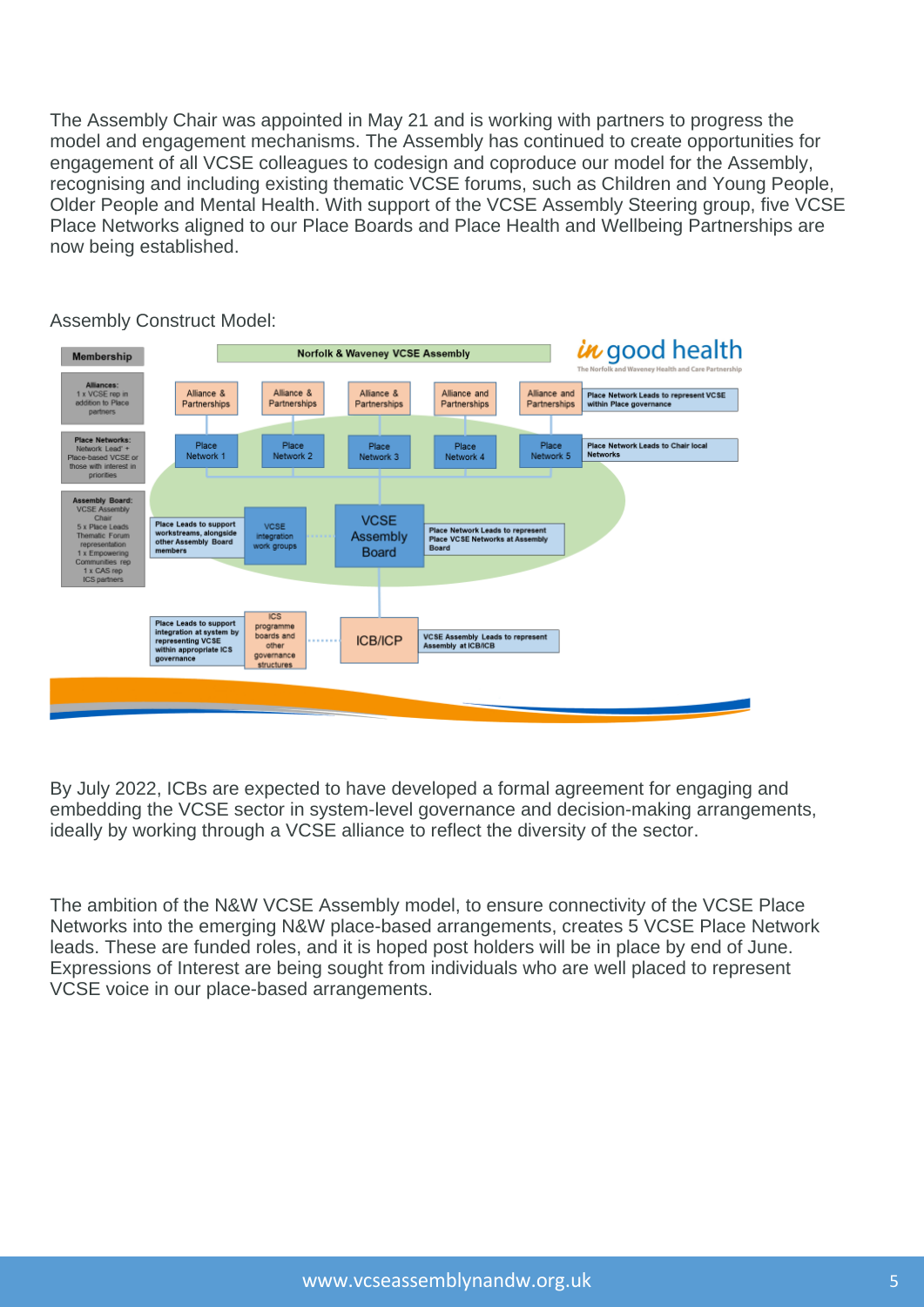This slide shows how our VCSE work will assist in building effective partnerships across the overarching Integrated Care System

in good health

#### N&W ICS will build effective partnerships with the VCSE sector. This will be achieved through 3 core ICS programmes, described below:-

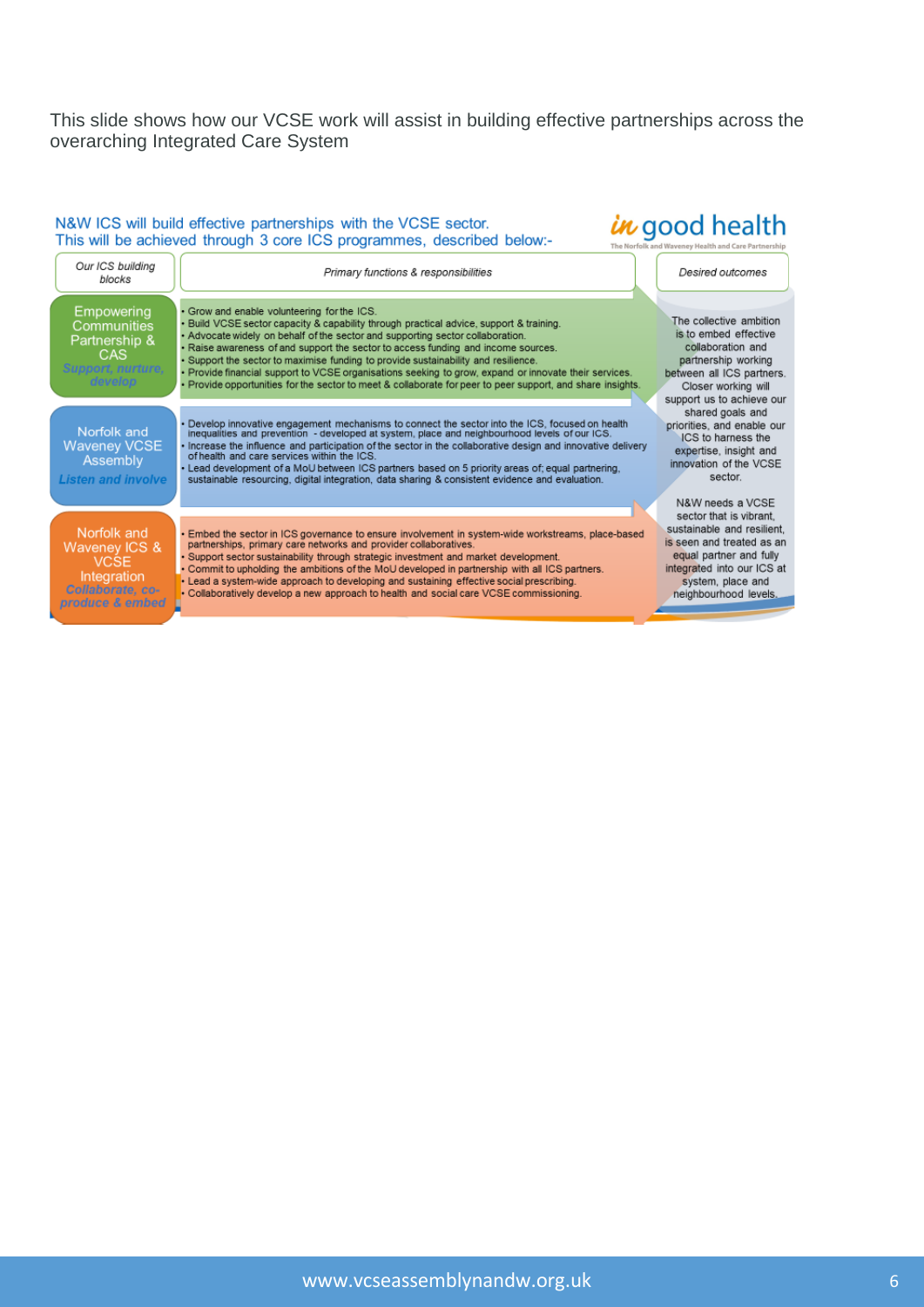# Role Description

| Role title<br><b>Place Networks</b> | Place Network Lead<br>Great Yarmouth and Waveney VCSE Place Board Network<br>Norwich VCSE Place Board Network<br>West Norfolk VCSE Place Board Network<br>North Norfolk VCSE Place Board Network<br>South Norfolk VCSE Place Board Network |
|-------------------------------------|--------------------------------------------------------------------------------------------------------------------------------------------------------------------------------------------------------------------------------------------|
| Responsible to                      | <b>VCSE Assembly Chair</b>                                                                                                                                                                                                                 |
| Supported by                        | <b>ICS Administration structures</b>                                                                                                                                                                                                       |
| Time commitment                     | Estimated average 3 days per month, to be reviewed<br>After first 6 months.                                                                                                                                                                |
| <b>Financial Support</b>            | £150 per day or part thereof, to be paid to the<br>employing organisation                                                                                                                                                                  |

#### **Role summary**

To work with the VCSE Assembly Chair to plan year one of transformative, values driven workstreams, actively participating in Place Networks.

To play an active role in supporting the following key outcomes for Year One:

- Inclusive and representative VCSE connection at a place level for the ICS, e.g., for the VCSE assembly and system VCSE led activity, and act as a conduit into Place governance and decision making. Connecting and encouraging equality of access.
- Co-production Support ways to identify gaps in local service provision and enable wider community partners to come together to make decision around the design and delivery of community-based services solutions.
- Championing local priorities Have an explicit focus on local health priorities and the impact of the wider determinants of health. Actively coalesce partners around a shared agenda and link into the Place Board and Partnerships transformation work programmes.
- Sharing of data and insight –to increase awareness amongst place partners of the community needs and potential gaps in services.
- To support the sustainability and effectiveness of the Assembly, by collaborating and facilitating agreed work programmes to develop and strengthen the Assembly in the next phase of its development.

To support the development of the VCSE Assembly 'team', recognising our diversity and commitment to team working.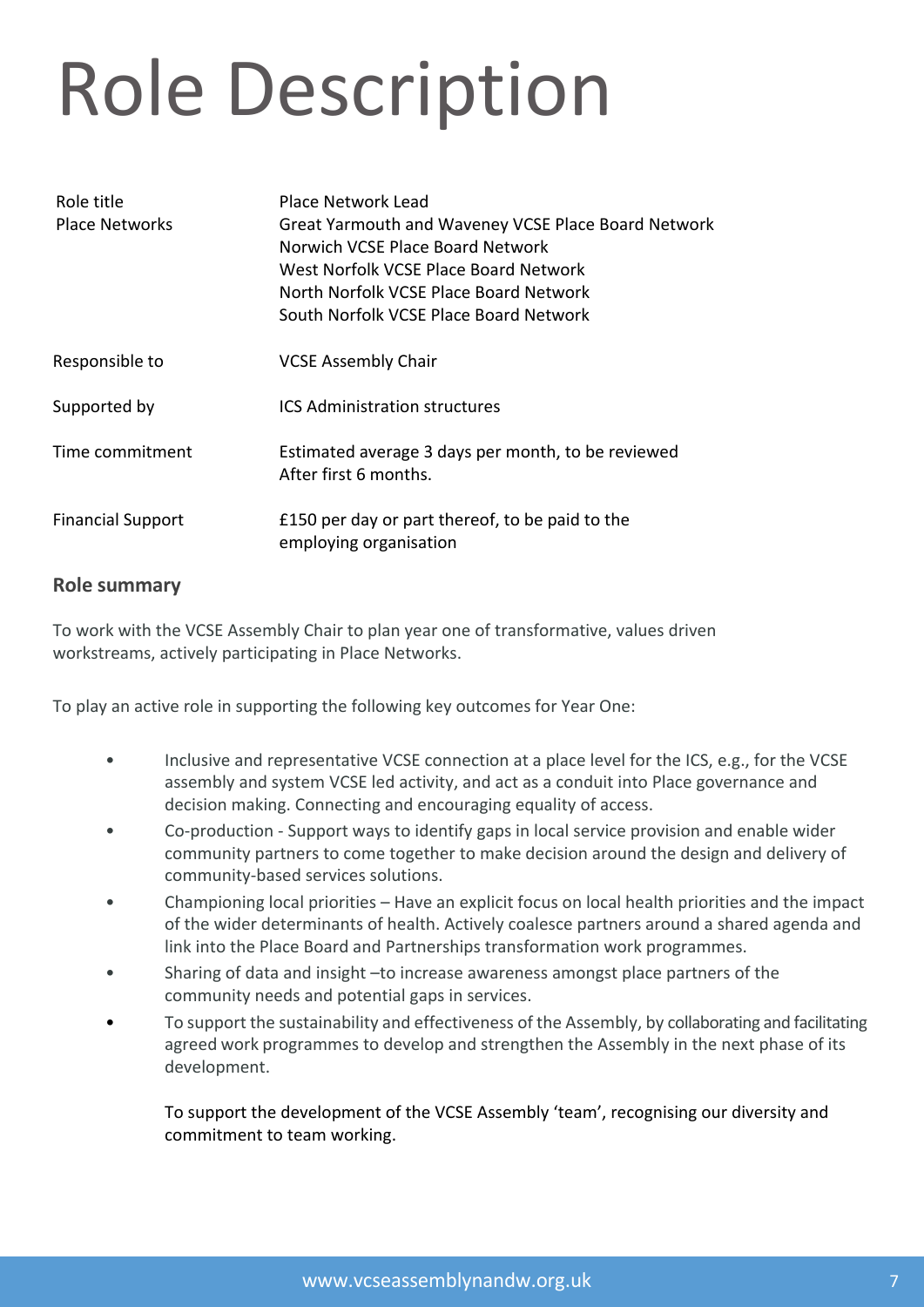### Person Specification

#### Essential attributes and core competencies of Place Network Leads

- To be a visible leader with the drive and experience to bring positive change to communities facing the greatest health inequalities. This will require excellent knowledge and understanding of the 'Place' you are expressing an interest in representing and an understanding of/experience within the health and social care delivery space.
- To embody independence, neutrality, and integrity with a commitment to represent the diversity VCSE views with complete impartiality.
- A track record in engaging, influencing and securing shared ownership to enable a collaborative vision to be realised.
- To be an ambassador and effective spokesperson for the Place Networks, you will have excellent communication skills, able to lead in meaningful discussion with an ability to articulate views informed by accurate knowledge and commitment to engagement.
- Adept in chairing meetings, provides focus, manages contributions, facilitates rather than dominates.
- Skilled at bringing people together to generate a collaborative vision.
- Strong communication, listening and presentation skills; adept at public speaking and engaging a range of audiences.
- Skilled at negotiation and influencing, able to manage a range of stakeholder relationships with confidence and impact.
- Emotionally intelligent; is self-aware and adept in reading relationships and behaviours.
- Well-developed people skills, can support, challenge, develop and inspire others.
- Is recognised as a person of integrity, credibility, and honesty in their conduct and able to demonstrate the level of impartiality required.
- Is open to learning, for self and others.
- Respect's confidences, able to manage sensitive situations, generates confidence in their leadership.
- Can devote the necessary effort and input to the role.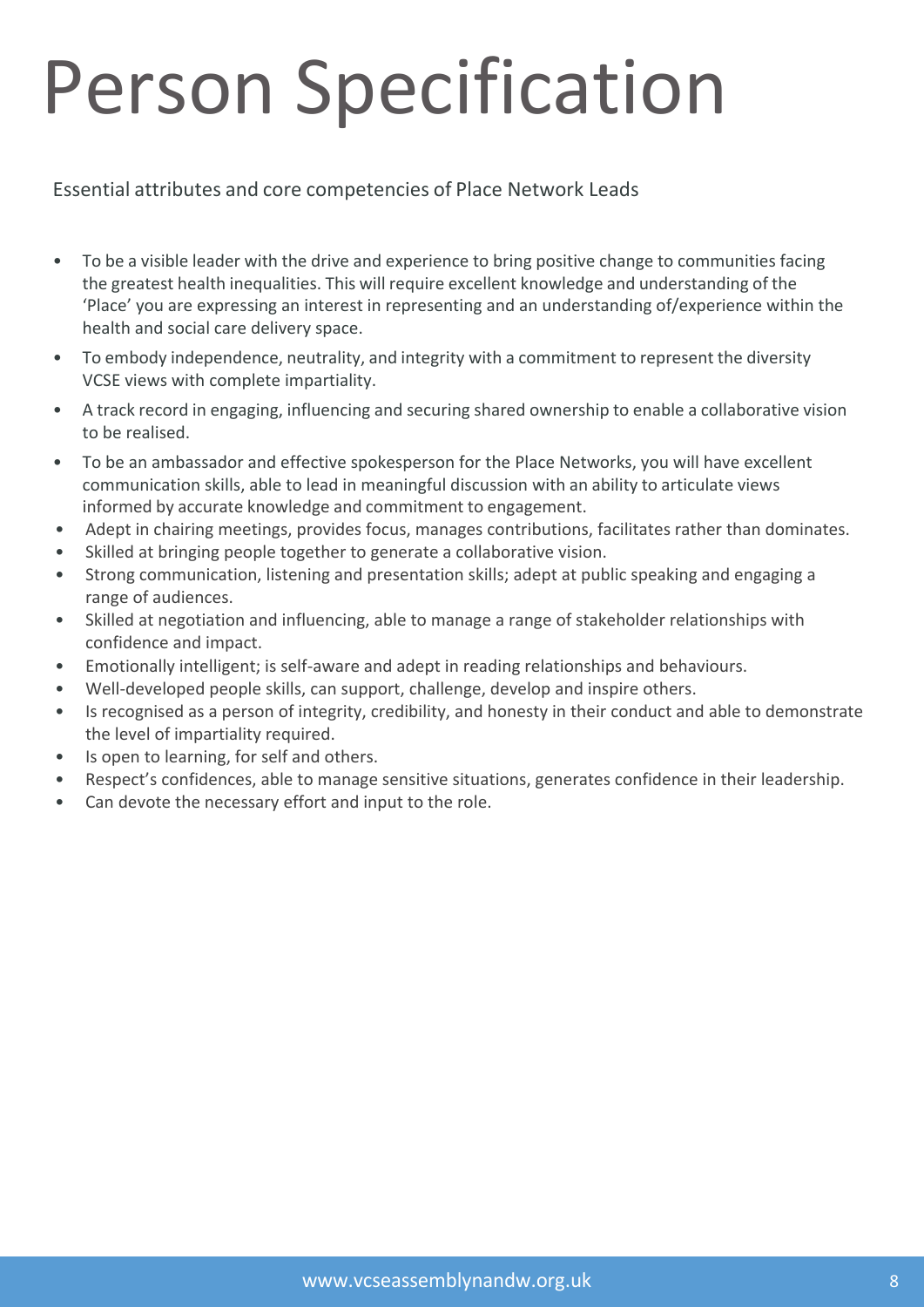# Application and appointment process

The Leads will be appointed through a two-step approach, consisting of an initial Expression of Interest for each Place with shortlisting to be undertaken by the current Assembly Steering Group and representatives of the Place Lead Task and Finish Groups, and an interview Panel comprising representatives from the wider VCSE and Norfolk Health and Care Partnership.

The two-step approach will be led by the VCSE, supported by our ICS colleagues. Feedback will be captured independently from each member through an automated shared tool to ensure objectivity of views.

A robust and transparent approach will also form part of the appointment procedure to ensure effective management of potential Conflicts of Interest.

Expressions of Interest will be invited from Monday 25<sup>th</sup> April until Friday 20<sup>th</sup> May. Dates for the virtual interview panel will be Monday 30<sup>th</sup>May. The expectation is that Leads will be in place ready for the official ICS start date of 1<sup>st</sup> July 2022.

Please submit your expression of interest by our closing date of Friday 20 May 2022, by providing the following information on email to [chair@vcseassemblynandw.org.uk](mailto:chair@vcseassemblynandw.org.uk)

- A comprehensive CV no more than three sides, to reflect your key competencies and experiences in response to the role description.
- A supporting statement that sets out why you are interested in the role of Place Network Lead, identifying which 'place' you would like to express an interest in, (no more than two sides of A4).
- A completed Conflicts of Interest form
- With your submission, please include the names and addresses of two proposers i.e., local individuals who support your application to be a Place Network Lead. Proposers will not be approached until the final stages and not without prior permission from candidates.